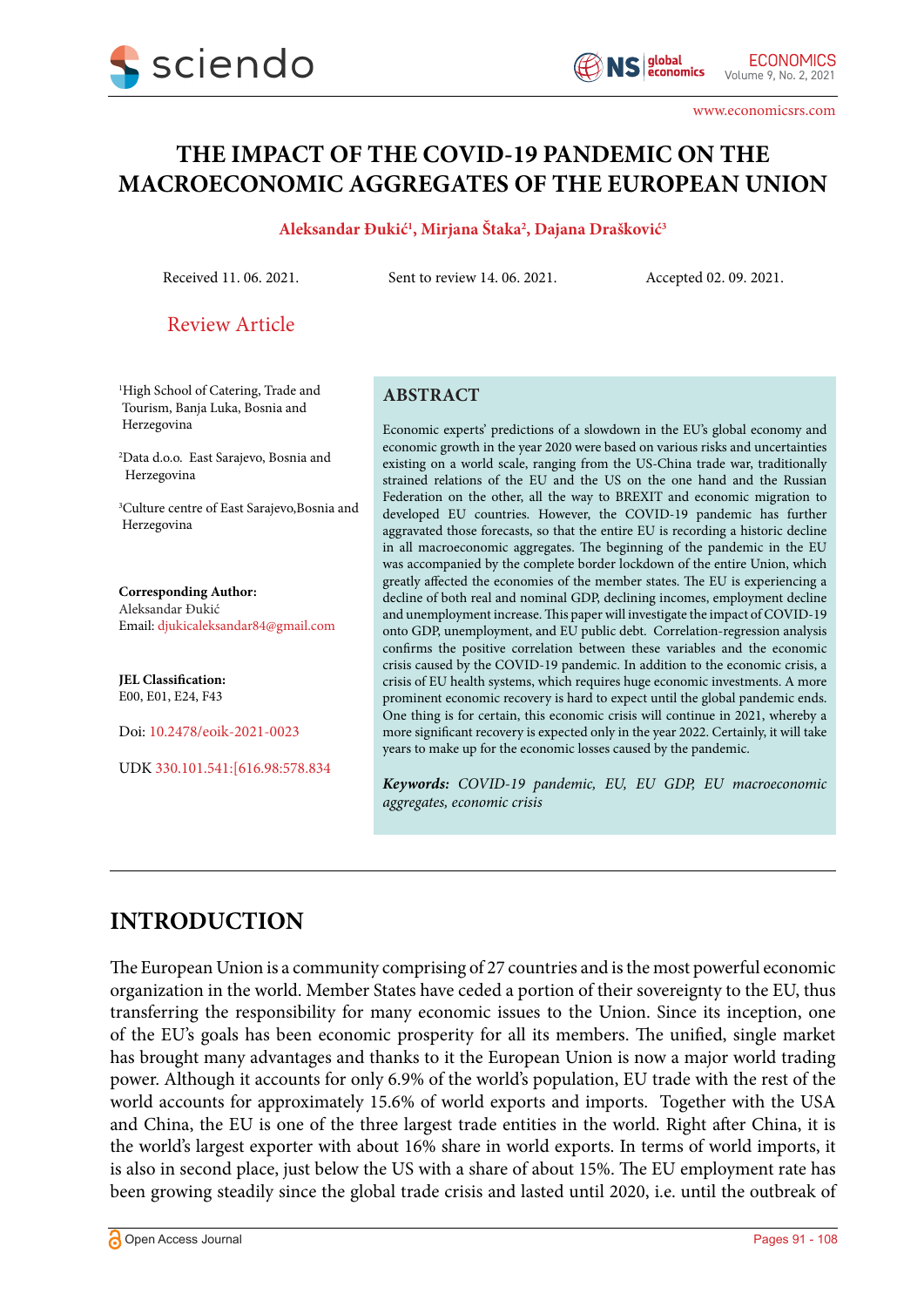the COVID-19 pandemic. Simultaneously, the unemployment rate was on a decline, but then rose sharply in 2020. GDP had a growth trend until the pandemic, when it experienced a downturn in nearly all of its member states. Even the most developed member states had a large drop in GDP and entered a recession. GDP in 2020 amounted to about 15 trillion Dollars, which is a sixth of the world's GDP. In 2012, the European Union had by far the largest foreign investment in other countries in the amount of 9.1 trillion dollars and the largest investments of other countries in the EU, amounting to 5.1 trillion dollars. The EU's key trading partners are the United States, China and the United Kingdom. Public debt in 2018 amounted to 80% of GDP, the one in Greece being the highest with 181.1%, whereby the lowest one was registered in Estonia, being 8.4%. The decline in private consumption has particularly affected EU companies, which have been more involved in generating member states' GDP. In some countries, there was an increase in public spending during the pandemic, and we know that since the 1980s, EU governments have set the goal of rationalizing public spending [\(Alonso, Clifton, Diaz, 2017](#page-15-0)). According to the forecasts of the World Bank [\(Global Economic Prospects, 2021\)](#page-15-0), although the global economy will soon emerge from the pandemic, global GDP will remain below its pre-pandemic growth trend for many years. Global cooperation will be key to addressing a plethora of economic challenges laying ahead.

As for the EU, the pandemic began in the first quarter of 2020 with the "lockdown" of Italy, immediately upon which nearly all member states took restrictive measures, with social distancing and border closing being the most crucial ones. To prevent contact and transmission of the virus among humans, many businesses have been temporarily shut down and some permanently closed. The measures taken by the EU and its member states were insufficient to continue the economic growth of previous years, which resulted in a decline of nearly all macroeconomic aggregates. In addition to the economic crisis, the EU was also affected by the health crisis, which strongly affected the labor market and economic life. Enormous funds that were intended for the economy were redirected to the health sector. In 2021, the EU plans to invest vast funds in the vaccination of the population through the common COVAX system, thus ending the pandemic and focusing on economic recovery. However, the sluggishness of the EU administration and the organization of vaccination has been shown in this very example, as some EU candidate countries have proven to be much more successful in this process, e.g. Serbia. The first indicators for January 2021 show a slight recovery of the EU economy, particularly among the most developed members. In the coming period, the EU should show its solidarity in aiding small member states and the ones wishing to become a part of the EU. This is particularly important for the countries of the Western Balkans that are most affected by the pandemic. Small countries are often forced to implement long-term unfavorable development policies and methods ([Dirk Krueger, 2009](#page-15-0)). For countries in transition, the growth trend of public debt is inevitable ([Chatterjee, Gibson, Rioja, 2017](#page-15-0)), which is exactly how the Western Balkan countries behave. In addition, international debt affects small countries with relatively higher incomes in a significantly different way than it affects small countries with low incomes ([Kaminarides, Nissan, 1993\)](#page-15-0). Recession recovery strategies show some similarities in economic and employment measures and differences in tax reforms and financial support packages launched by the five most developed countries. There should be a mechanism in which each country shall prepare for an untimely recession [\(Kolluru, D. M. K. 2021\)](#page-15-0). Based on a review of the literature and a previously defined research problem, in order to direct research towards problem solving, the hypotheses in this paper can be defined as follows: The COVID-19 pandemic will negatively affect GDP, public debt and the EU unemployment rate, whereby the unemployment have a much smaller drop compared to other macroeconomic indicators.

Speaking of the research conducted on the topic of the impact of COVID-19 on the EU economy, the following papers should be mentioned. Maliszewska, Mattoo and Van Der Mensbrugghe claim that the corona virus will cause a major economic shock to all countries, particularly to developing countries. The tourism and domestic services sector will be most affected. Likewise, the impact of COVID-19 on GDP and trade was also assessed by utilizing a standard global computal general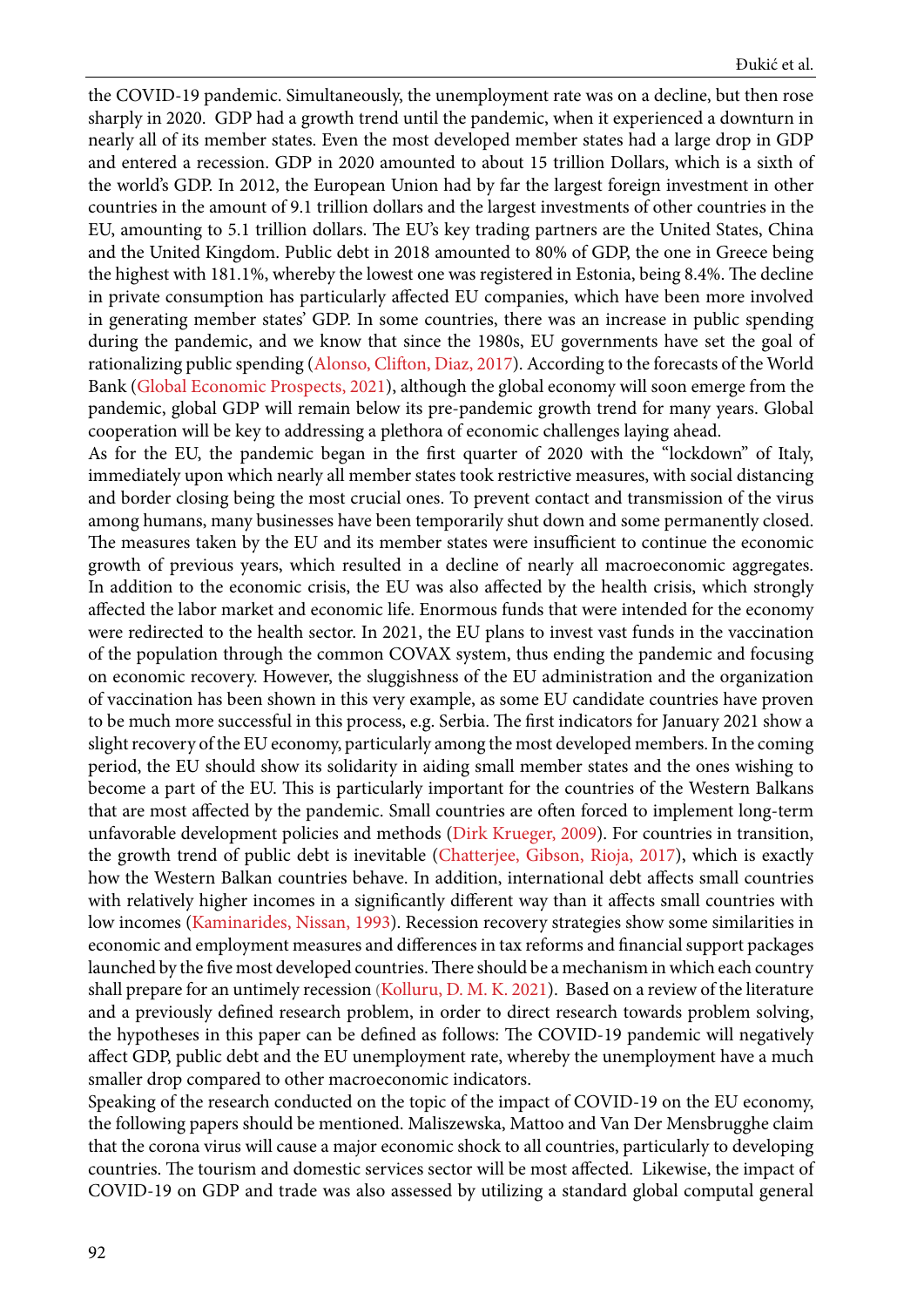equilibrium model ([Maliszewska, Maryla; Mattoo, Aaditya; Van Der Mensbrugghe, Dominique.](#page-15-0)  [2020\)](#page-15-0). Pagano, Wagner, and Zechner argue that the key question for investors and policy makers is whether COVID-19 will trigger a massive redistribution of capital and labor [\(Marco Pagano,](#page-15-0)  [Christian Wagner, Josef Zechner, 2020\)](#page-15-0). In his paper, Pagano additionally claims that there will be a redistribution of labor during a pandemic between the companies that are highly resistant to the pandemic, i.e., do not require contact and those companies in which close contact is made, e.g., tourism enterprises ([Pagano et al. 2020\)](#page-15-0). Many economists have made various assessments of the extent to which companies are compatible with social exclusion, thus directing the countries towards providing support to companies [\(Dingel and Neiman 2020, Hensvik et al. 2020, Koren](#page-15-0)  [and Pető 2020\)](#page-15-0). The decision-making process has changed, preventing financial burdens, growing savings patterns and undesirable unhealthy consumption ([Haque, M., Nabila, N., Abdel-Razzaq,](#page-15-0)  [A., & Shaznin, K. \(2021\)](#page-15-0)). Microsoft founder and one of the richest people in the world, Bill Gates, talked about a possible pandemic back in 2015, so some investors took his words into account and started investing in more resilient companies in the EU and the rest of the world. [Baldwin](#page-15-0)  [and Weder di Mauro \(2020\)](#page-15-0) as well as [Bénassy-Quéré and Weder di Mauro \(2020\)](#page-15-0) pointed out in their papers that governments should stop pumping money into poorly resilient companies such as airlines, but redirect that money to companies that are more resilient to a pandemic. Otherwise, countries 'economies will be at risk and taxpayers' money will be wasted [\(Baldwin and Weder di](#page-15-0)  [Mauro, 2020](#page-15-0)).

# **1. RESEARCH METHODOLOGY**

In addition to regression and correlation analysis, a comparative and descriptive analysis is used. The linear regression model is represented by the regression equation:  $\hat{Y}_i = b_0 + b_1 X_i + \varepsilon_i$ ,  $(i = 1,...,n)$ whereby the index i refers to the i-th observation, while the variable X is an independent explanatory variable, as it explains variations of the variable Y.

A simple linear regression function is estimated on the basis of the following sample:  $\hat{Y} = b_0 + b_1 x i$ whereby  $\hat{Y}$  is the value of the dependent variable located on the best-fitting regression line, while  $\rm b_{_0}$  and  $\rm b_{_1}$  are estimates of unknown regression parameters of the basic set.

Regression and correlation analysis, along with other analyses of the impact of the pandemic onto EU macroeconomic aggregates, provides an answer to the hypothesis that the pandemic had a negative impact on them. The analysis performed in the SPSS software includes the reading of the following indicators: mean, median, max (maximum), min (minimum), std. dev. (standard deviation), probability (p), std. error (standard estimation error), scatter plot, histogram, coefficient of determination, adjusted coefficient of determination, t-statistics and f-statistics, Pearson's correlation coefficient. Furthermore, Durbin-Watson (d) is a test statistic for autocorrelation in the residuals (prediction errors) from a statistical regression analysis. By using the F test, the hypothesis and statistical significance of the coefficient of determination are tested and upon its application it can be stated whether a model is statistically significant. The subject validity test of the econometric model is used if this value is greater than the value given in the table.

The T test is used to assess whether the variable is statistically significant. Likewise, if the probability of "prob" (f-statistic) is less than 0.05, we assume that the model is appropriate. If none of the variables in the model is statistically significant, the null hypothesis is rejected. For the purpose of relevance of the research and proving the hypothesis, in addition to statistical analyzes, a comparative and descriptive method will be used.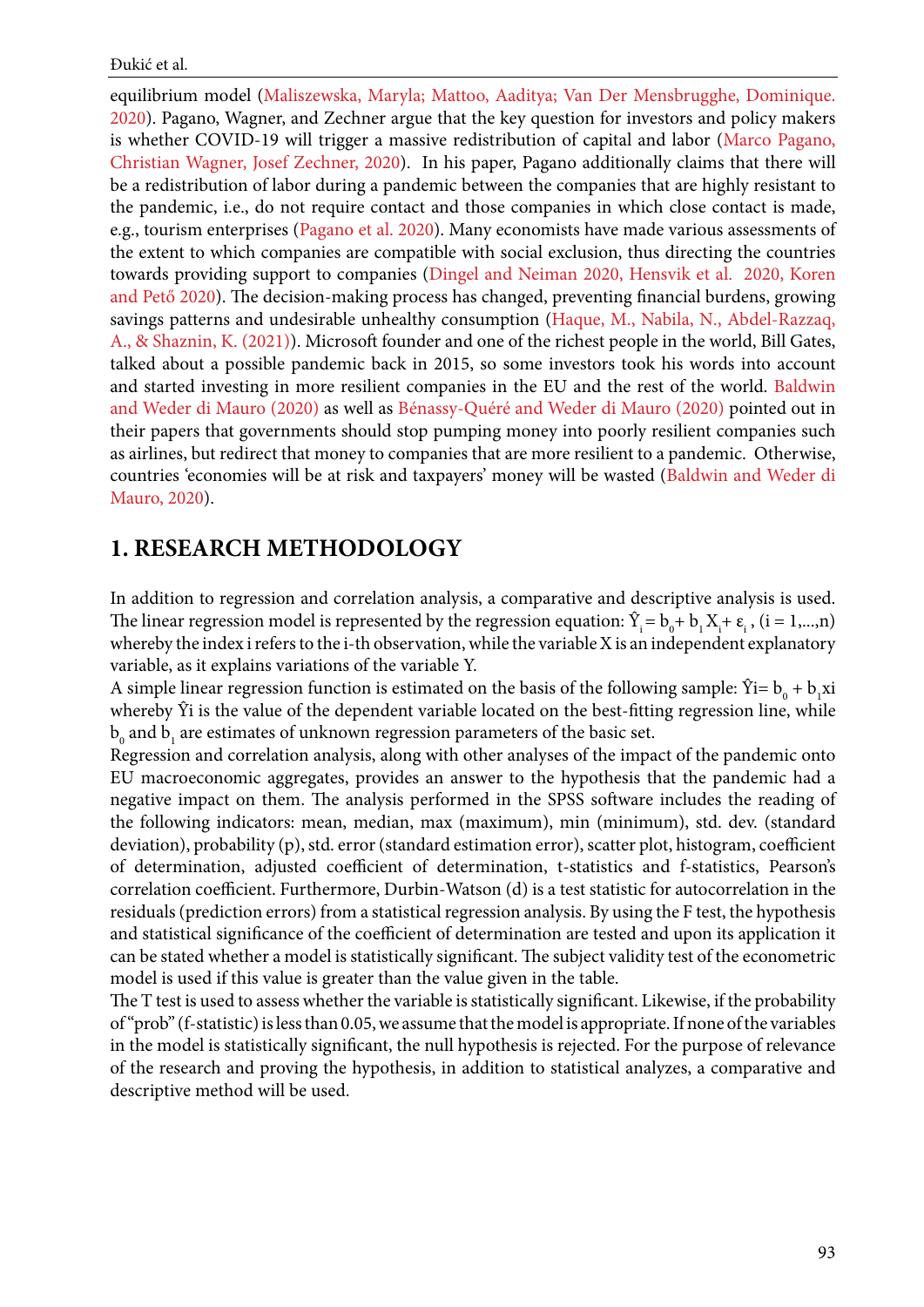# **2. ASSESSMENT OF THE IMPACT OF COVID-19 ON GDP, UNEMPLOYMENT, EU PUBLIC DEBT**

The research of the impact of COVID-19 on GDP, unemployment, public debt of the EU was done in the statistical program IBM SPSS 26 and presented in the following chapters.

## **2.1. GDP ANALYSIS**

The real GDP per capita growth rates are approximately the same for the period 2013-2019, with the exception of 2012, when the EU emerged from the global economic crisis and 2020 which was marked by the pandemic. In 2020, for the first time in almost a decade, the EU's GDP fell by 7.4%. The largest EU decline in the EU was recorded by Spain, amounting to 12.4%, followed by Italy with 9.9%, Croatia with 9.6% and France with 9.4%. Lithuania and Ireland had the smallest decline in GDP of all the EU countries, amounting to around 2.1%. Additionally, the public debt in nearly all of the countries has increased, predominantly in Greece (over 200%). This is merely a consequence of the governments' attempts to remedy the effects of the pandemic. The following table shows the EU-27 GDP per capita in euros and rates for the period 2012-2020.

| Table 1. GDP EU 27 per capita and rates for the period 2012-2020. |  |  |  |  |  |  |  |  |  |  |  |
|-------------------------------------------------------------------|--|--|--|--|--|--|--|--|--|--|--|
|-------------------------------------------------------------------|--|--|--|--|--|--|--|--|--|--|--|

|                        | 2012   | 2013  | 2014   | 2015   | 2016  | 2017  | 2018  | 2019  | 2020   |
|------------------------|--------|-------|--------|--------|-------|-------|-------|-------|--------|
| EU 27 GDP per capita   | 25900  | 25730 | 25750  | 26150  | 26670 | 29280 | 27110 | 27770 | 25715  |
| <b>GDP Growth Rate</b> | $-0.7$ | 0.1   | 1.6    | 2.3    | 2.0   | 2.8   | 2.1   | 1.6   | $-7.4$ |
|                        |        |       | $\sim$ | $\sim$ |       |       |       |       |        |

Source: Eurostat.

The table clearly shows that in the observed period 2012-2020, the GDP was the highest in 2017 and amounted to 2.8%, while being the lowest in 2020, amounting to -7.4%. This has been the biggest GDP drop ever since the EU was formed, so the pandemic has had a bigger impact on the EU economy more than any of the world economic crises endured throughout the history of such vast community. Fortunately, the final quarter of 2020 shows a recovery in GDP, which is why a much better situation is expected in 2021, including the recovery of the economy. The following charts demonstrate the EU GDP trend line including and excluding the year 2020.





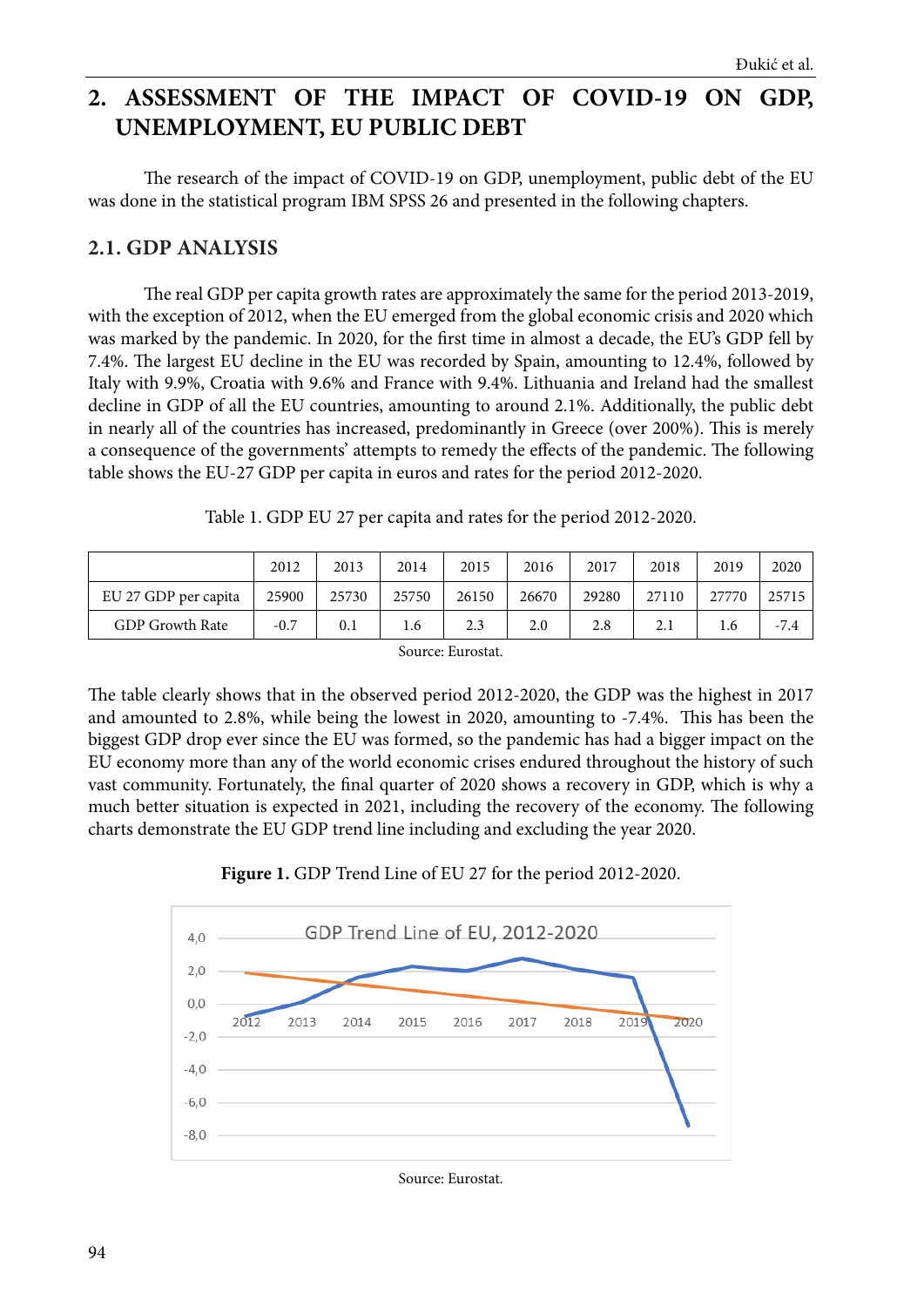

**Figure 2.** GDP Trend Line of EU 27 for the period 2012-2019.

Source: Eurostat.

From the charts above, a two completely different trend lines of the EU 27 GDP rate can be distinguished. The impact of the pandemic in 2020 has a decisive impact on the historical decline in GDP and the reversal of the trend. The average growth rate before 2020 was 1.5%, but it drops down to 0.5% once the year 2020 is included. A single year, as opposed to a 9-year period, was sufficient to slash the average growth rate by 1% which is an incredible indicator of a decline in the EU in the pandemic year.

## **2.2. UNEMPLOYMENT ANALYSIS**

The unemployment rate of the EU in the last waves of accession of Bulgaria, Romania and Croatia has increased. There is a vast difference in the development of countries and markets among EU members. At the time of the pandemic, the biggest drop in unemployment was in two developed countries, France and Italy, amounting to over 10%. Were it not for government measures among member states, the labor market would have experienced much more intense collapse. The following table demonstrates the EU27 unemployment rate for the period 2012-2020.

|                        | 2012 | 2013 | 2014 | 2015 | 2016 | 2017    | 2018                        | 2019 | 2020 |
|------------------------|------|------|------|------|------|---------|-----------------------------|------|------|
| EU27 unemployment rate | 10.3 | 10.9 | 10.5 | 9.7  | 8.8  | 7 Q<br> | $\overline{ }$<br>$\cdot$ . | 6.4  |      |

Table 2. EU27 unemployment rate for the period 2012 - 2020.

Source: Eurostat.

From the table above it is evident that in 2013 the unemployment rate in the EU was increased by 0.6%, which can be attributed to the consequences of the global economic crisis. Another thing that is also evident is that during the COVID-19 pandemic, the unemployment rate rose to 7.7%. A positive, multi-year downward trend has been stopped and equaled with the year 2017. As for the EU forecast for 2021, it is estimated that unemployment will rise to 8.6%, while its decline is expected only in 2022 and is to reach about 8%. The following chart shows the trend of the unemployment rate in the EU 27 for the period 2012-2020.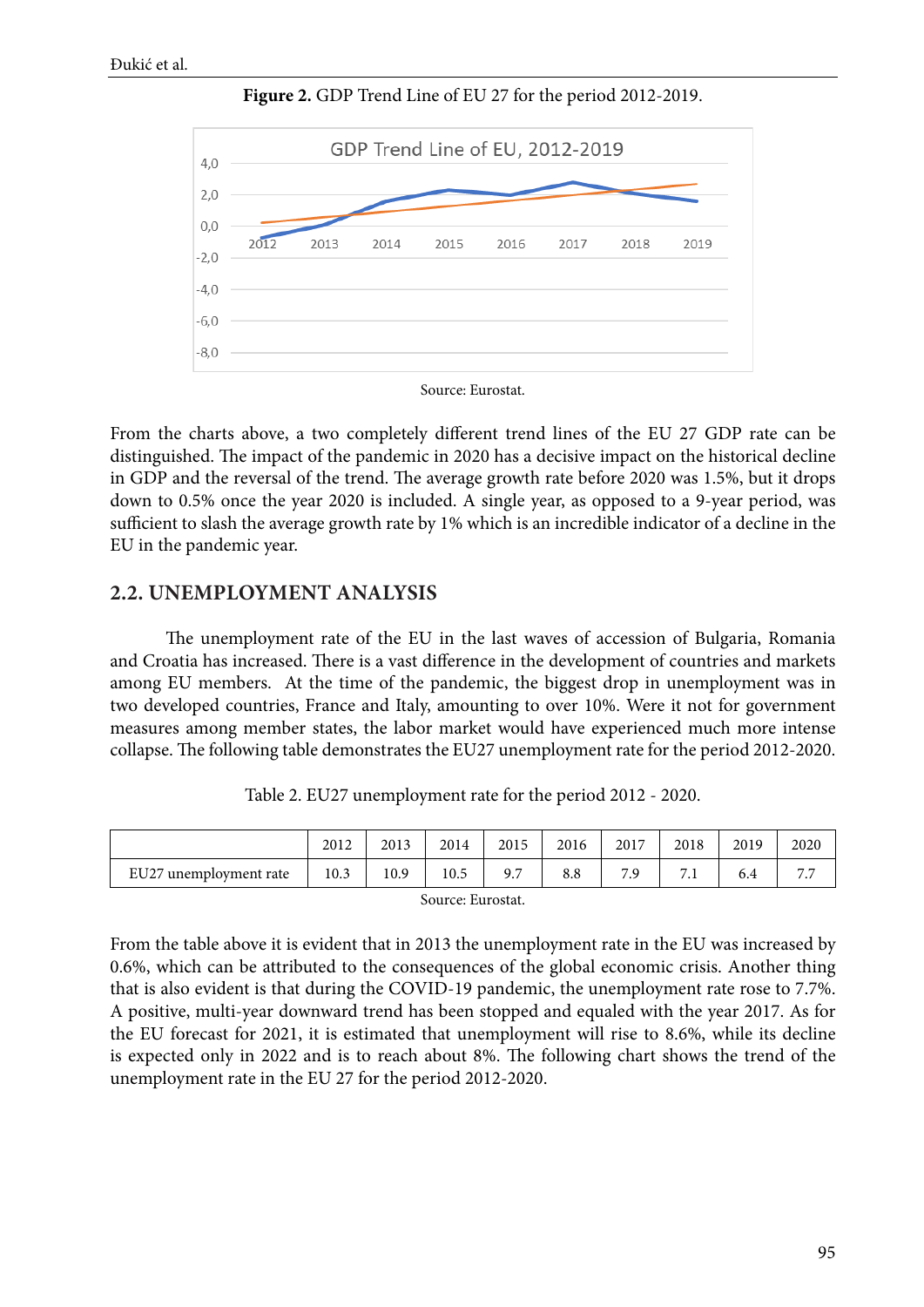

**Figure 3.** EU27 unemployment rate for the period 2012 - 2020.



From the chart above, it is evident see that the unemployment rate in the period following the global economic crisis maintained its decline 2019, when it reached 6.4%. The average rate was 8.8%, so the drop in unemployment in 2020 to 7.8% is not so big from a statistic point of view. However, it is a hint of a poorer economic situation and a big decline in economic activity due to the consequences of the pandemic, and it would certainly have been greater if the member states had not specifically intervened in this field. Moreover, the countries that have been most affected will be able to use funds from the EU Recovery Fund, which could play a significant role. With timely action, this crisis could last shorter than other world crises.

## **2.3. PUBLIC DEBT ANALYSIS**

Public debt in the EU has been declining over the past years, with the exception of a few member states. The EU stabilized its finances after the global economic crisis and lowered its public debt in 2018 below 80%. The following table shows the share of public debt in % of EU-27 GDP for the period 2012-2020.

|                   | 2012 | 2013 | 2014 | 2015 | 2016 | 2017 | 2018 | 2019 | 2020 |
|-------------------|------|------|------|------|------|------|------|------|------|
| EU Public<br>Debt | 84.1 | 85.9 | 86.6 | 84.6 | 83.5 | 81.9 | 79.6 | 77.8 | 91.1 |

Table 3. Share of public debt (%) in GDP of EU 27 in the period 2012-2020.

Source: Eurostat.

The table above shows that the public debt has been decreasing since 2014, and that in 2020 it rose sharply to the highest level in recent decades. This is a consequence of the intervention of countries in mitigating with the consequences of the pandemic. Likewise, many countries borrowed funds to invest in the health sector, which required high level of funding at the time of the pandemic. The following chart shows the public debt trend in the EU 27 for the period 2012-2020.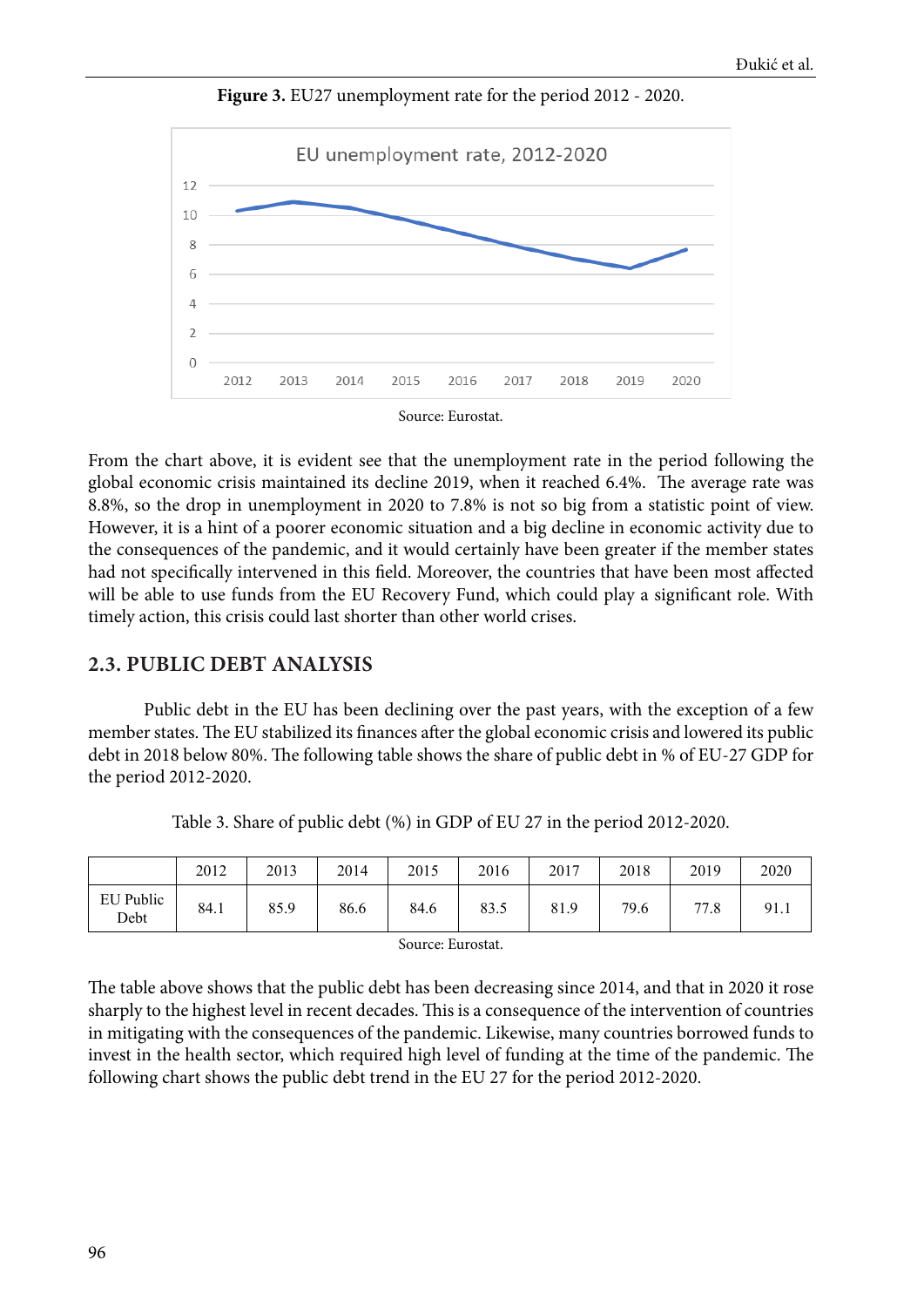

**Figure 4.** EU27 public debt for the period 2012 - 2020.

Source: Eurostat.

The chart shows that the public debt in the EU has risen sharply in 2020. The public debt has risen in nearly all of the EU countries, most notably in Greece - by over 200%, Italy by 159% and Portugal by 134%. Estonia has the lowest public debt of 19%, followed by Bulgaria and Luxembourg, amounting to 26% each. It is especially worrying that the pandemic did not end in 2021 and that a new growth of public debt is expected, which is why a troubled period in the EU is to be expected in that respect.

# **3. MODEL, RESULTS AND DISCUSSION**

We will thus perform a regression and correlation analysis for the two time periods and discuss and analyze the respective results. The first period covers the span from the year 2012 to 2019, whereas the second period is from 2012 to 2020. By comparing the results, we will obtain the information to what extent has the year 2020 affected the GDP of the EU 27.

|                           | 2012   | 2013  | 2014  | 2015  | 2016  | 2017  | 2018  | 2019  | 2020   |
|---------------------------|--------|-------|-------|-------|-------|-------|-------|-------|--------|
| GDP EU 27 per capita      | 25900  | 25730 | 25750 | 26150 | 26670 | 29280 | 27110 | 27770 | 25715  |
| <b>GDP</b> Growth Rate    | $-0.7$ | 0.1   | 1.6   | 2.3   | 2     | 2.8   | 2.1   | 1.6   | $-7.4$ |
| EU27 unemployment<br>rate | 10.3   | 10.9  | 10.5  | 9.7   | 8.8   | 7.9   | 7.1   | 6.4   | 7.7    |
| EU Public Debt            | 84.1   | 85.9  | 86.6  | 84.6  | 83.5  | 81.9  | 80.2  | 77.8  | 91.1   |

Table 4. GDP, EU27 unemployment rate and public debt for the period 2012 - 2020.

Source: Eurostat.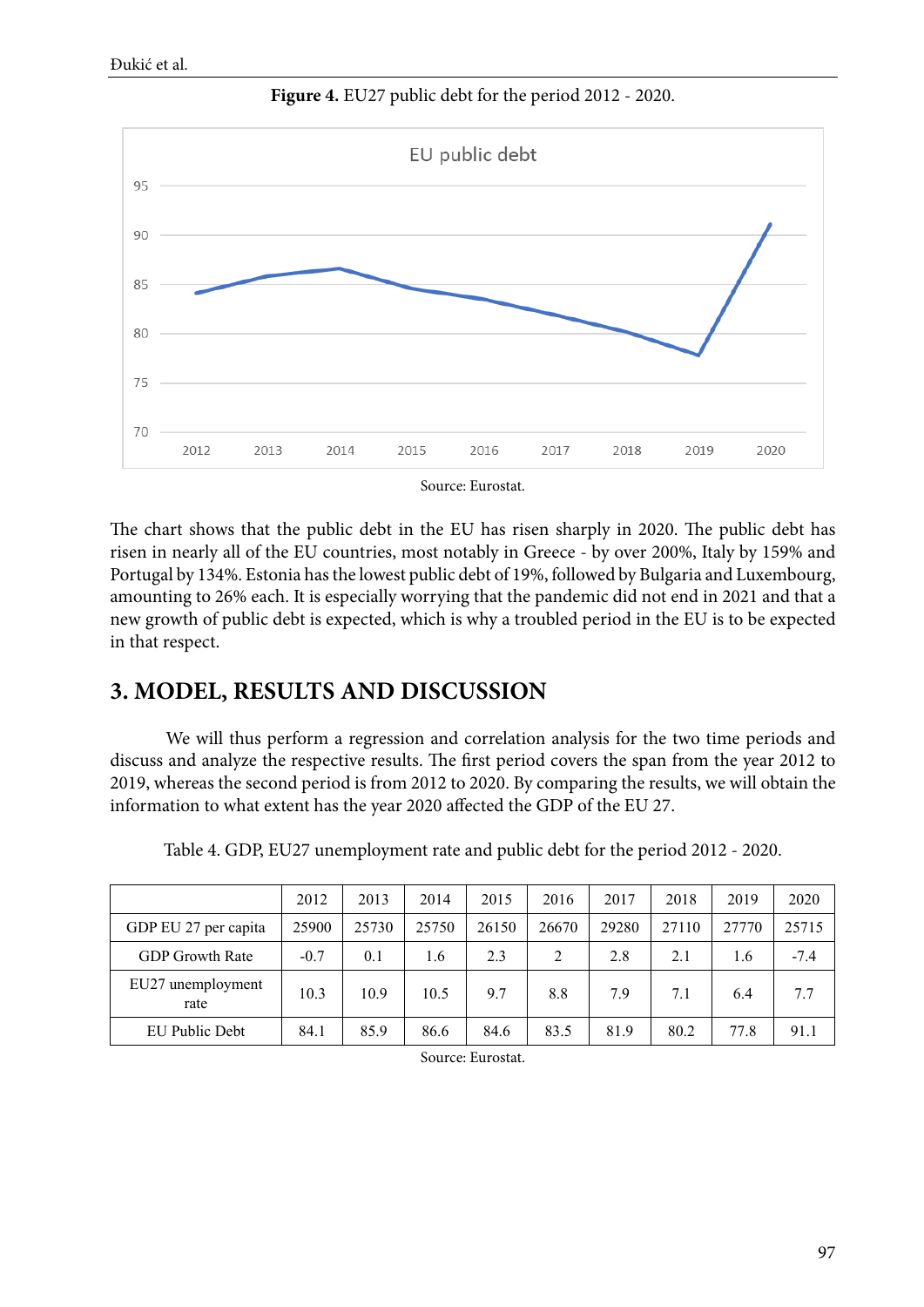# **3.1. ANALYSIS FOR THE 2012 – 2019.**

#### Regression Analysis Results

#### Table 5. Descriptive Statistics.

|              | Mean    | Std. Deviation |  |
|--------------|---------|----------------|--|
| GDP          | 1.4750  | 1.18050        |  |
| Unemployment | 8.9500  | 1.67503        |  |
| Public Debt  | 83.0750 | 2.96250        |  |

Source: author's analysis using the spss program.

## Table 6. Correlations.

|                     |              | GDP                  | Unemployment | Public<br>Debt |
|---------------------|--------------|----------------------|--------------|----------------|
|                     | <b>GDP</b>   | 1.000                | $-.560$      | $-.335$        |
| Pearson Correlation | Unemployment | $-.560$              | 1.000        | .963           |
|                     | Public Debt  | $-.335$              | .963         | 1.000          |
|                     | GDP          | $\ddot{\phantom{0}}$ | .074         | .209           |
| Sig. (1-tailed)     | Unemployment | .074                 | ٠            | .000           |
|                     | Public Debt  | .209                 | .000         | $\bullet$      |
|                     | GDP          | 8                    | 8            | 8              |
| N                   | Unemployment | 8                    | 8            | 8              |
|                     | Public Debt  | 8                    | 8            | 8              |

Source: author's analysis using the spss program.

## Table 7. Model Summary<sup>b</sup>.

|        |       |             |                      | Std.                        |                  |             | <b>Change Statistics</b> |     |                  |                   |
|--------|-------|-------------|----------------------|-----------------------------|------------------|-------------|--------------------------|-----|------------------|-------------------|
| Model: | R     | R<br>Square | Adjusted<br>R Square | Error<br>of the<br>Estimate | Square<br>Change | Е<br>Change | df1                      | df2 | Sig. F<br>Change | Durbin-<br>Watson |
|        | .939a | .881        | .833                 | .48175                      | .881             | 18.516      |                          |     | .005             | 3.055             |

a. Predictors (Constant), Public Debt, Unemployment

b. Dependent Variable: GDP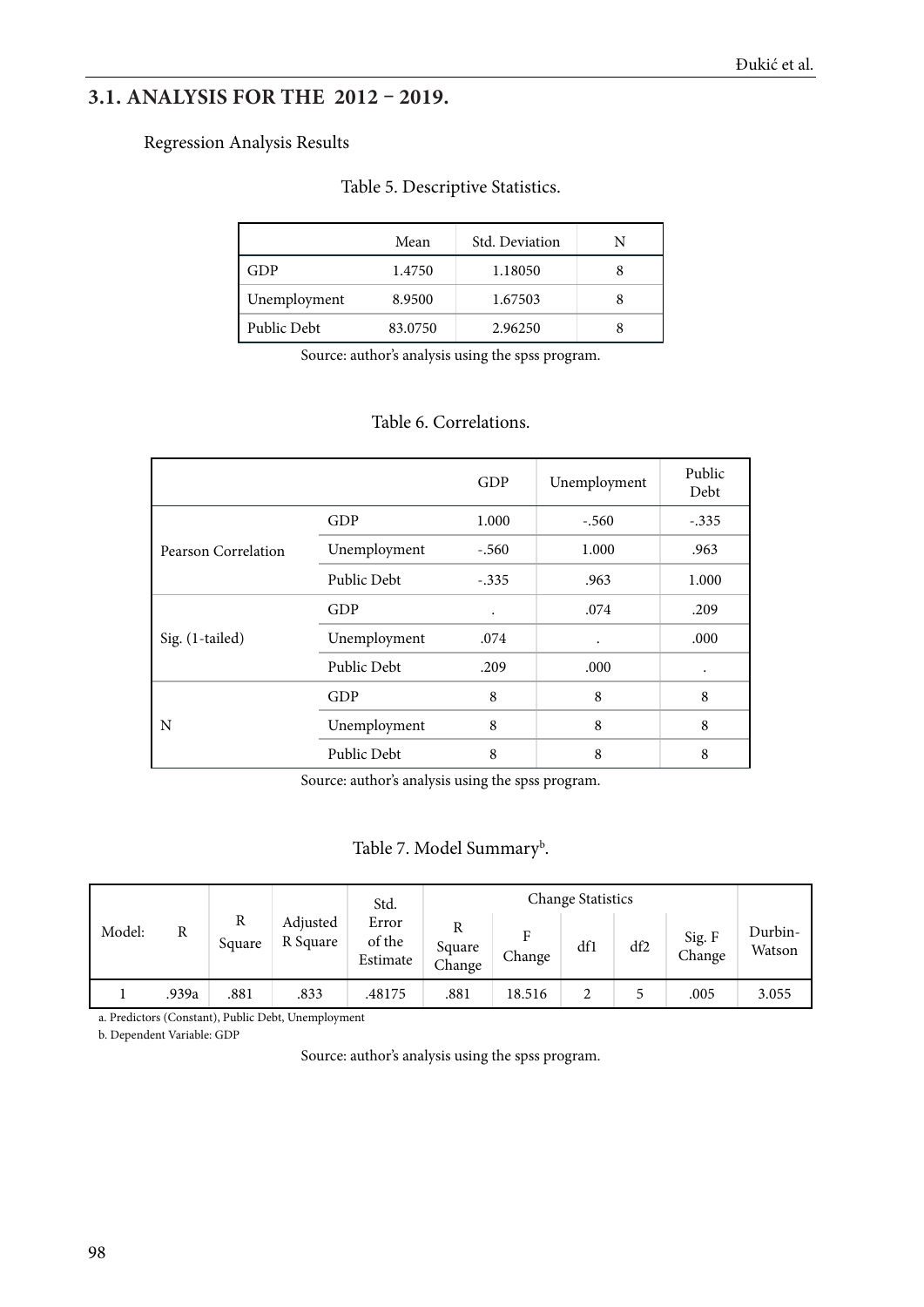Table 8. ANOVA<sup>a</sup>.

| Model:     | Sum of Squares | df             | Mean Square | F      | Sig.              |
|------------|----------------|----------------|-------------|--------|-------------------|
| Regression | 8.595          | ∠              | 4.297       | 18.516 | .005 <sup>b</sup> |
| Residual   | 1.160          |                | .232        |        |                   |
| Total      | 9.755          | $\overline{ }$ |             |        |                   |

a. Dependent Variable: GDP

b. Predictors (Constant), Public Debt, Unemployment

Source: author's analysis using the spss program.

## Table 9. Coefficients<sup>a</sup>.

|        |              | Unstandardized<br>Coefficients |               | Standardized<br>Coefficients |          |      |                | Correlations |         | <b>Collinearity Statistics</b> |        |
|--------|--------------|--------------------------------|---------------|------------------------------|----------|------|----------------|--------------|---------|--------------------------------|--------|
| Model: |              | B                              | Std.<br>Error | Beta                         | ton      | Sig. | Zero-<br>order | Partial      | Part:   | Tolerance                      | VIF    |
|        | (Constant)   | $-70.250$                      | 15.440        |                              | $-4.550$ | .006 |                |              |         |                                |        |
|        | Unemployment | $-2.283$                       | .402          | $-3.240$                     | $-5.684$ | .002 | $-.560$        | $-.931$      | $-.877$ | .073                           | 13.657 |
|        | Public Debt  | 1.109                          | .227          | 2.784                        | 4.884    | .005 | $-.335$        | .909         | .753    | .073                           | 13.657 |

a. Dependent Variable: GDP

Source: author's analysis using the spss program.

|        |           |            |                    | Variance Proportions |              |                |  |  |  |
|--------|-----------|------------|--------------------|----------------------|--------------|----------------|--|--|--|
| Model: | Dimension | Eigenvalue | Condition<br>Index | (Constant)           | Unemployment | Public<br>Debt |  |  |  |
|        |           | 2.983      | 1.000              | .00                  | .00          | .00            |  |  |  |
|        | 2         | .017       | 13.262             | .00                  | .08          | .00            |  |  |  |
|        |           | 4.784E-5   | 249.715            | 1.00                 | .92          | 1.00           |  |  |  |

a. Dependent Variable: GDP

Source: author's analysis using the spss program.

| Table 11. Residuals Statistics <sup>a</sup> . |
|-----------------------------------------------|
|                                               |

|                      | Minimum   | Maximum | Mean   | Std. Deviation | N |
|----------------------|-----------|---------|--------|----------------|---|
| Predicted Value      | $-.4706$  | 2.5691  | 1.4750 | 1.10806        | 8 |
| Residual             | $-.40998$ | .84581  | .00000 | .40716         | 8 |
| Std. Predicted Value | $-1.756$  | .987    | .000   | 1.000          | 8 |
| Std. Residual        | $-.851$   | 1.756   | .000   | .845           | 8 |

a. Dependent Variable: GDP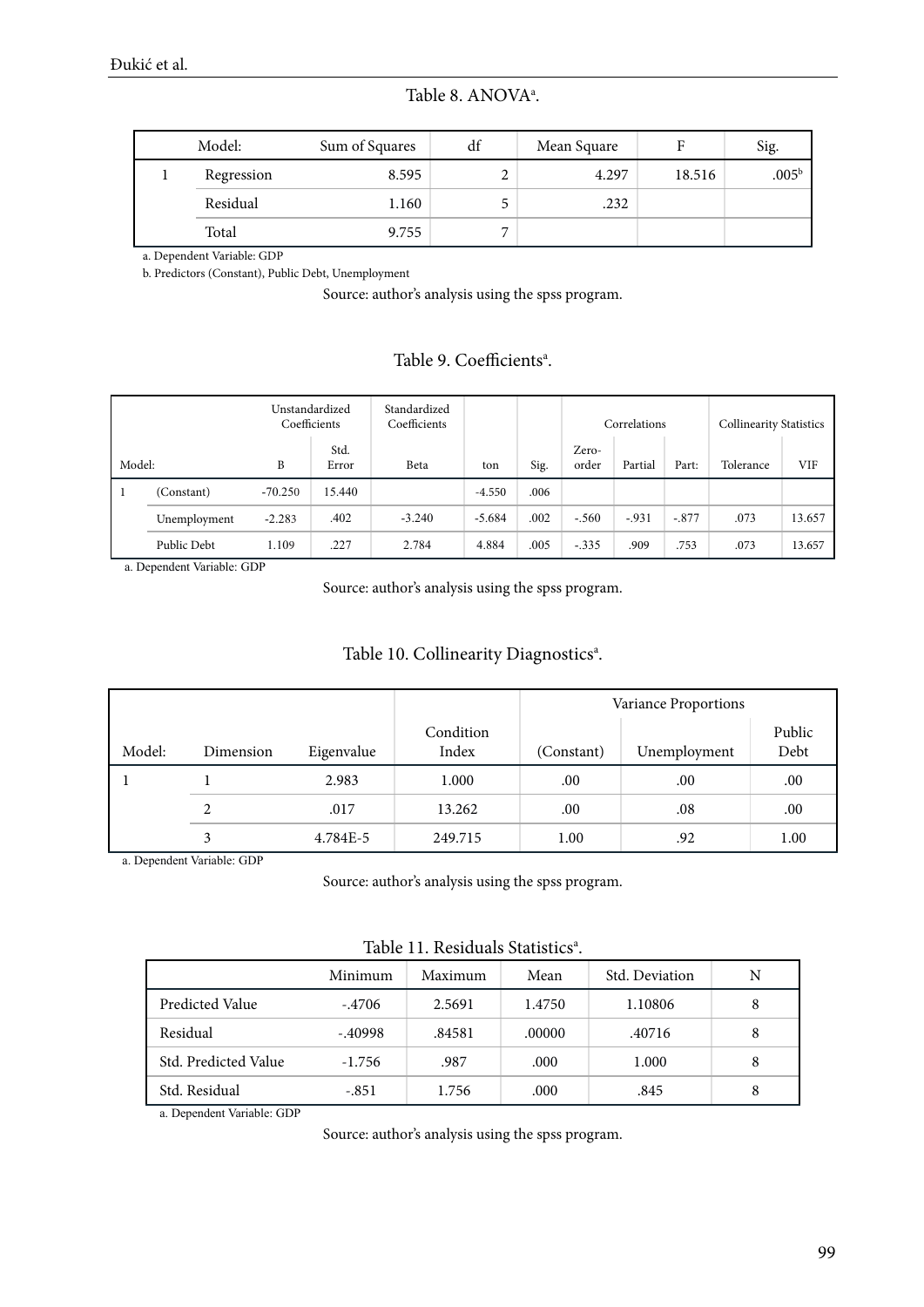#### **Figure 5.** Histogram.



Regression Standardized Residual

Source: author's analysis using the spss program.





Normal P-P Plot of Regression Standardized Residual

Source: author's analysis using the spss program.

Linear dependence can be estimated based on the following model:  $\hat{Y}$ i = b0 + b1 X1i + b2 X2i, i=1,...,13

The analysis from a statistical software provided us with the following: b0= -70.250; b1=-2.283i b2= 1.109, so the regression equation is as follows:  $Y = -70.250 - 2.283 X1 + 1.109X2$ 

F statistics is 18.516, with the theoretical value of t-statistics being lower. Therefore, it can be said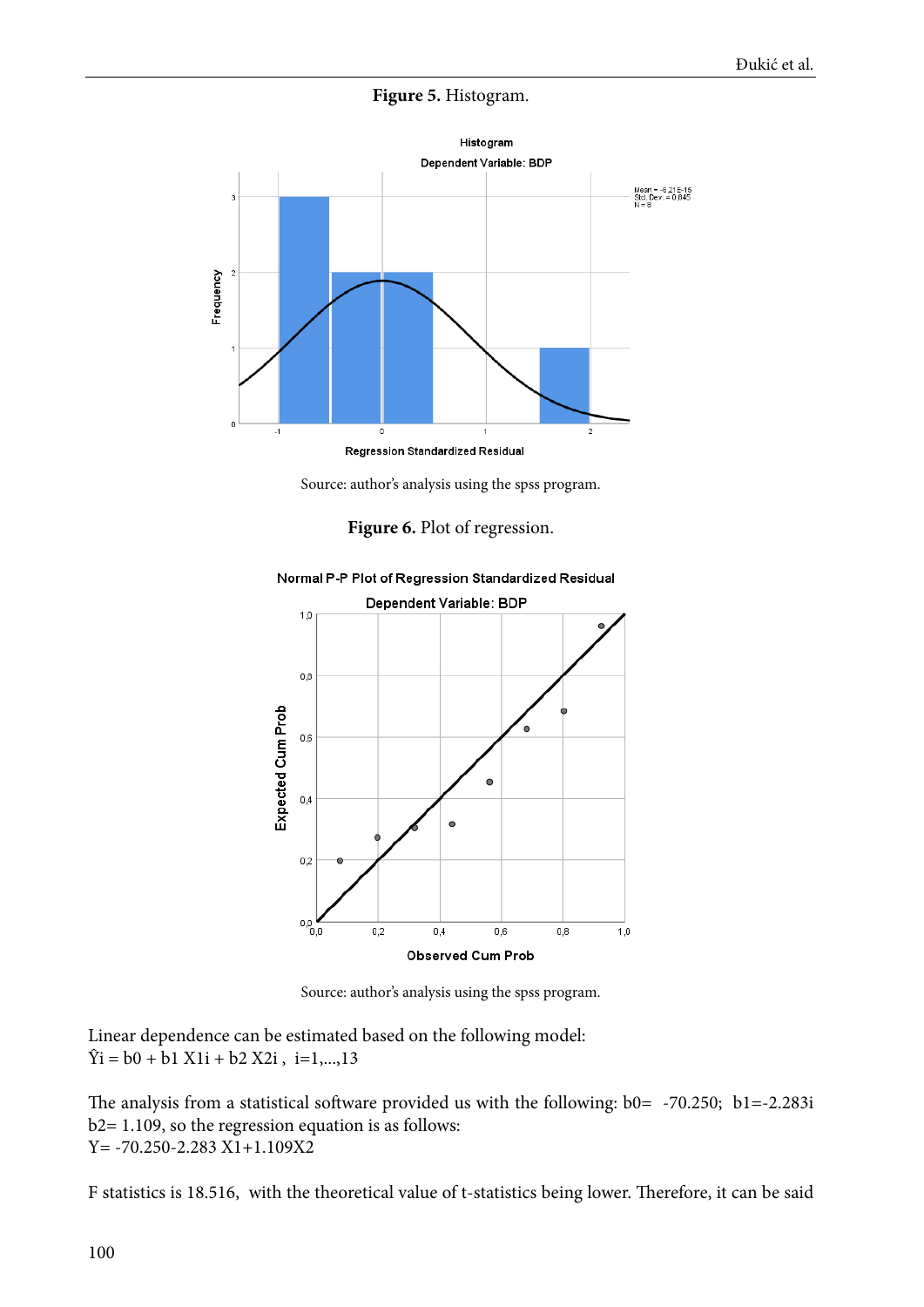'

that the evaluated model is quite good according to the criteria of t and F statistics. The Durbin-Watson value is greater than 2 and amounts to 3.055, indicating a negative serial autocorrelation between the residuals. The coefficient of determination is 88.6%, which shows that the variations of the GDP are determined by the variations of these aggregates with 88.6%. Pearson's correlation coefficient for unemployment according to its strength is -56%, which can be characterized as a significant correlation. As for the public debt, the Pearson coefficient is -33.5, i.e. there is a weak correlation. The correlation sign points us in the right direction, that is, in both our cases the correlation is negative. It also shows the existence of linear connectivity and continuous normal distribution. From the histogram it can be seen that the standard deviation is 0.845 and that the chart contains normal distribution, i.e. the curve is a "bell shaped" one. The scatter plot shows a direct linear relationship between GDP and the variables.

## **3.2. ANALYSIS FOR THE PERIOD 2012 – 2020.**

## Regression Analysis Results

|              | Mean    | Std. Deviation |  |
|--------------|---------|----------------|--|
| GDP          | .4889   | 3.15771        |  |
| Unemployment | 8.8111  | 1.62130        |  |
| Public Debt  | 83.9667 | 3.85162        |  |

#### Table 12. Descriptive Statistics.

Source: author's analysis using the spss program.

#### Table 13. Correlations.

|                     |              | GDP       | unemployment | public<br>debt |
|---------------------|--------------|-----------|--------------|----------------|
|                     | GDP          | 1.000     | .052         | $-.735$        |
| Pearson Correlation | Unemployment | .052      | 1.000        | .491           |
|                     | Public Debt  | $-.735$   | .491         | 1.000          |
|                     | GDP          | $\bullet$ | .448         | .012           |
| Sig. (1-tailed)     | Unemployment | .448      | $\bullet$    | .090           |
|                     | Public Debt  | .012      | .090         | ٠              |
|                     | GDP          | 9         | 9            | 9              |
| N                   | Unemployment | 9         | 9            | 9              |
|                     | Public Debt  | 9         | 9            | 9              |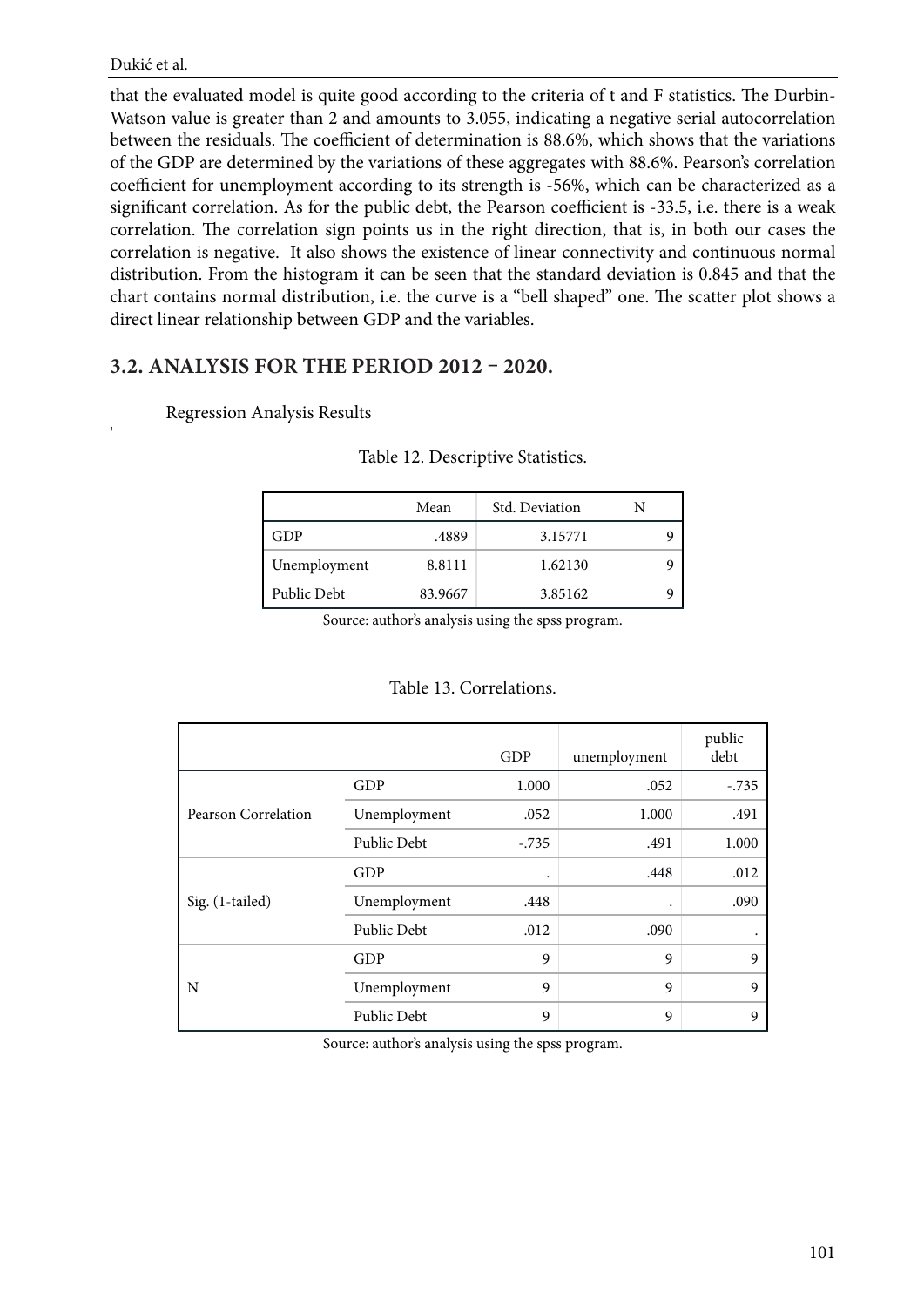#### Table 14. Model Summary<sup>b</sup>.

|        |                |             |                      | Std.<br>Error      |                    |        | <b>Change Statistics</b> |     |                  |                   |
|--------|----------------|-------------|----------------------|--------------------|--------------------|--------|--------------------------|-----|------------------|-------------------|
| Model: | R              | R<br>Square | Adjusted<br>R Square | of the<br>Estimate | R Square<br>Change | Change | df1                      | df2 | Sig. F<br>Change | Durbin-<br>Watson |
|        | $.874^{\circ}$ | .764        | .686                 | 1.77051            | .764               | 9.724  | ∸                        | 6   | .013             | .748              |

a. Predictors (Constant), Public Debt, Unemployment

b. Dependent Variable: GDP

Source: author's analysis using the spss program.

## Table 15. ANOVA<sup>a</sup>.

| Model: |            | Sum of Squares | df | Mean Square | $\blacksquare$<br>н | Sig.              |
|--------|------------|----------------|----|-------------|---------------------|-------------------|
|        | Regression | 60.961         |    | 30.480      | 9.724               | .013 <sup>b</sup> |
|        | Residual   | 18.808         | 6  | 3.135       |                     |                   |
|        | Total      | 79.769         | Ō  |             |                     |                   |

a. Dependent Variable: GDP

b. Predictors (Constant), Public Debt, Unemployment

Source: author's analysis using the spss program.

## Table 16. Coefficients<sup>a</sup>.

|        |              | Unstandardized<br>Coefficients | Standardized<br>Coefficients |          |          |      | Correlations   |         | Collinearity<br><b>Statistics</b> |           |       |
|--------|--------------|--------------------------------|------------------------------|----------|----------|------|----------------|---------|-----------------------------------|-----------|-------|
| Model: |              | B                              | Std.<br>Error                | Beta     | ton      | Sig. | Zero-<br>order | Partial | Part:                             | Tolerance | VIF   |
|        | (Constant)   | 60.120                         | 14.174                       |          | 4.242    | .005 |                |         |                                   |           |       |
|        | Unemployment | 1.058                          | .443                         | .543     | 2.388    | .054 | .052           | .698    | .473                              | .759      | 1.317 |
|        | Public Debt  | $-.821$                        | .187                         | $-1.002$ | $-4.402$ | .005 | $-.735$        | $-.874$ | $-.873$                           | .759      | 1.317 |

a. Dependent Variable: gdp

Source: author's analysis using the spss program.

#### Table 17. Collinearity Diagnostics<sup>a</sup>.

|        |           |            |                        | Variance Proportions |              |             |  |
|--------|-----------|------------|------------------------|----------------------|--------------|-------------|--|
| Model: | Dimension | Eigenvalue | <b>Condition Index</b> | (Constant)           | Unemployment | Public Debt |  |
|        |           | 2.982      | 1.000                  | .00                  | .00          | .00         |  |
|        | ↑<br>▵    | .018       | 13.000                 | .02                  | .83          | .01         |  |
|        |           | .001       | 61.549                 | .98                  | .16          | .99         |  |

a. Dependent Variable: gdp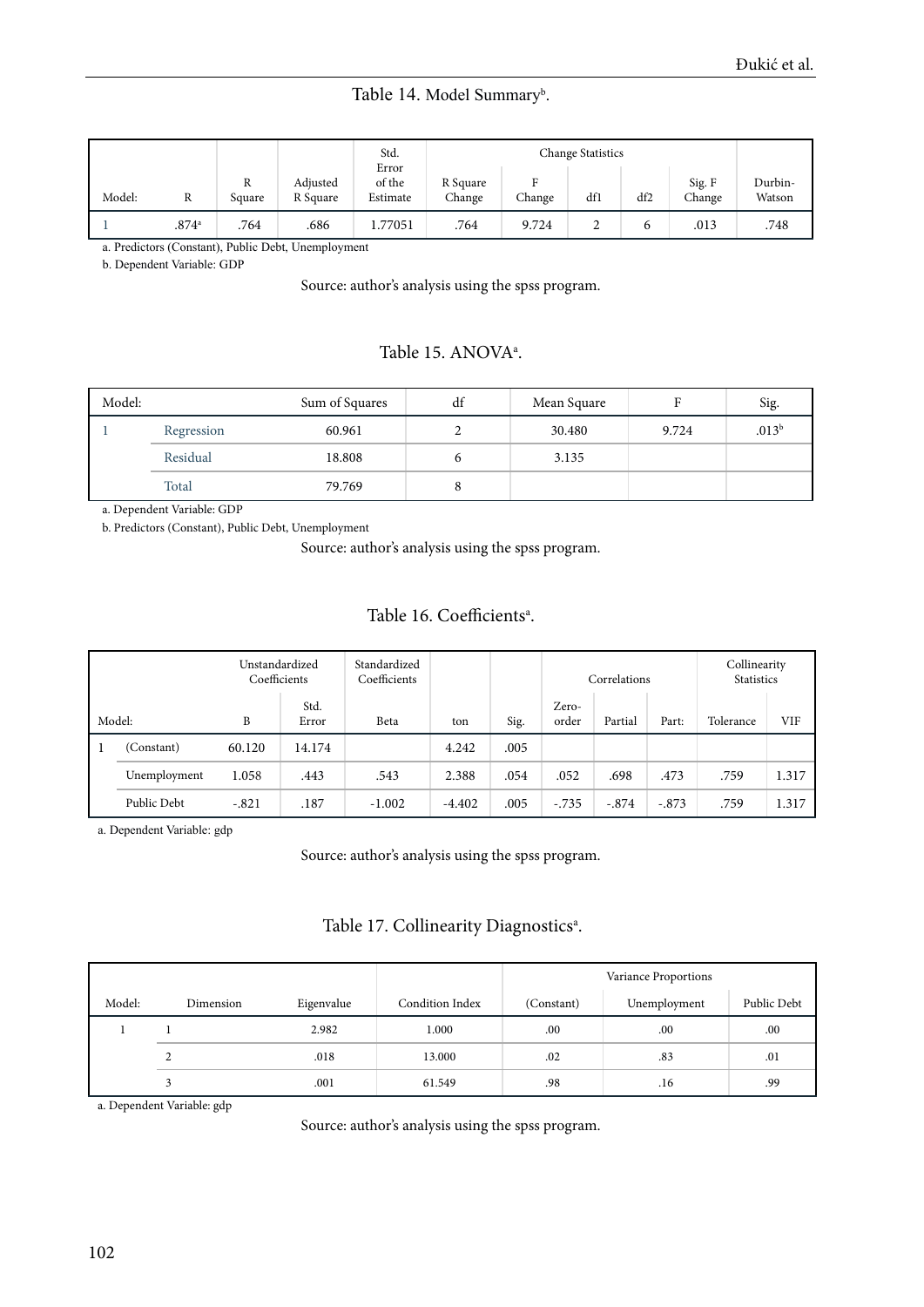|  | Table 18. Residuals Statistics <sup>a</sup> . |  |
|--|-----------------------------------------------|--|
|  |                                               |  |

|                      | Minimum    | Maximum | Mean   | Std. Deviation | N |
|----------------------|------------|---------|--------|----------------|---|
| Predicted Value      | $-6.5446$  | 3.0019  | .4889  | 2.76045        |   |
| Residual             | $-2.65472$ | 1.57796 | .00000 | 1.53331        | Q |
| Std. Predicted Value | $-2.548$   | .910    | .000   | 1.000          | Q |
| Std. Residual        | $-1.499$   | .891    | .000   | .866           |   |

a. Dependent Variable: GDP

Source: author's analysis using the spss program.

## Figure 7. Histogram.

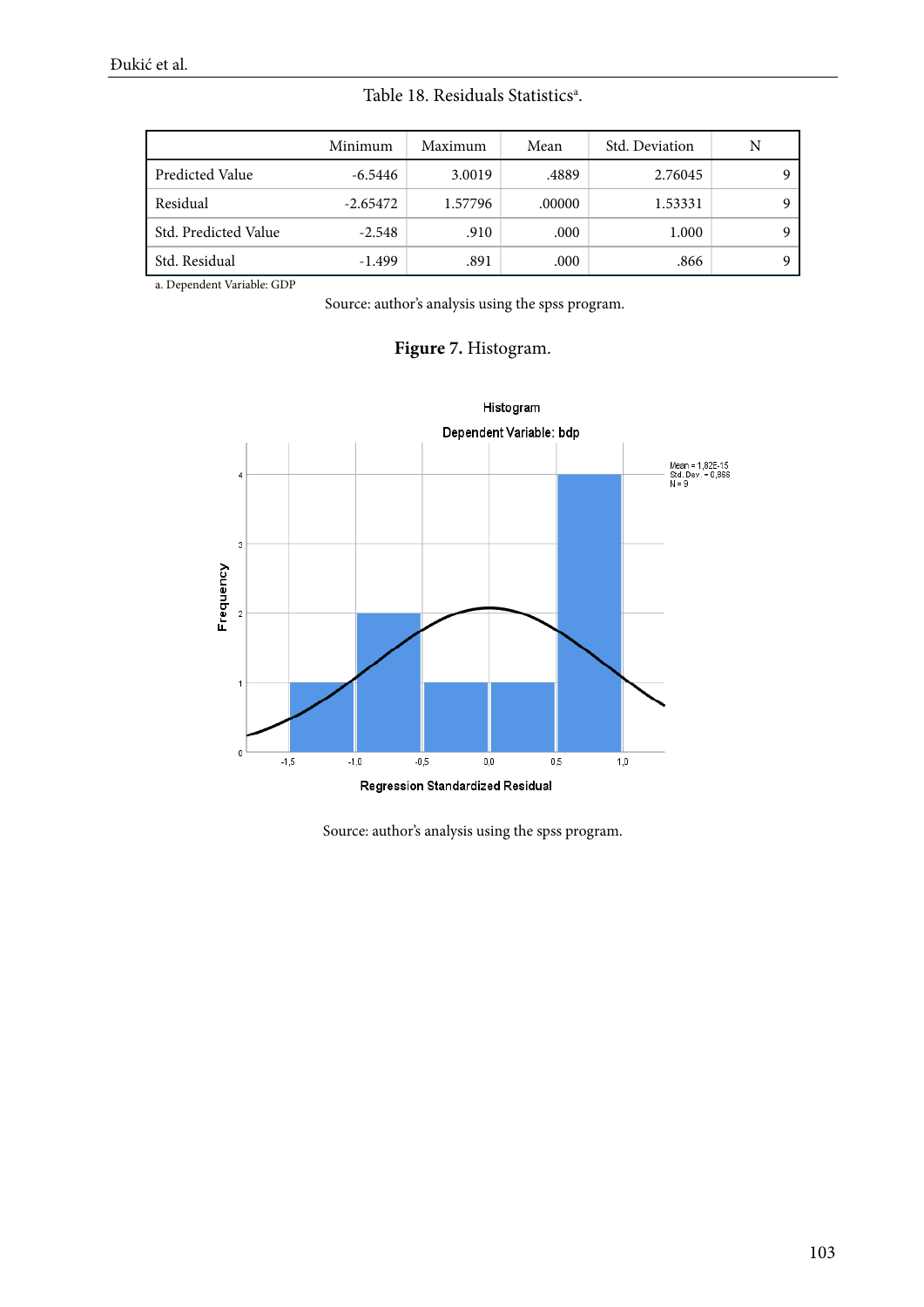#### **Figure 8.** Plot of regression.



Normal P-P Plot of Regression Standardized Residual

Source: author's analysis using the spss program.

Linear dependence can be estimated based on the following model:  $\hat{Y}_i = b_0 + b_1 X_{1i} + b_2 X_{2i}$ , i=1,...,13

The analysis from a statistical software provided us with the following:  $b_0$ = 60.120;  $b_1$ =1.058i  $b_2$ = -0.821so the regression equation is as follows:

 $Y = 60.120 + 1.058$   $X_1$ -0.821 $X_2$ 

F statistics is 9.724, with the theoretical value of t-statistics being lower. Therefore, it can be said that the evaluated model is quite good according to the criteria of t and F statistics. This also means that we accept the hypothesis from the paper on the statistically significant impact of the observed aggregates on GDP. Public debt growth of 1% leads to a decline in GDP by 0.82%. The model shows that public debt has a greater impact on GDP, i.e. the statistical significance of its regression coefficient is 0.005, while it is higher for unemployment. However, that does not mean that this variable should be ignored. The Durbin-Watson value is less than 2 and amounts to 0.748, indicating a positive serial autocorrelation between the residuals. The coefficient of determination is 76.4%, showing that the variations of the GDP are determined by the variations of these aggregates with 76.4%. Pearson's correlation coefficient for unemployment according to the degree of strength is 5%, which can be characterized as a weak correlation. For public debt, the Pearson coefficient is -73.5, i.e. there is a strong correlation. The sign of the correlation points us in the right direction, that is, in our second case it is negative. It also shows the existence of linear connectivity and continuous normal distribution. The histogram shows that the standard deviation is 0.866 and that the chart of the normal distribution, i.e. the curve is "bell shaped". The scatter plot shows a direct linear relationship between GDP and the variables.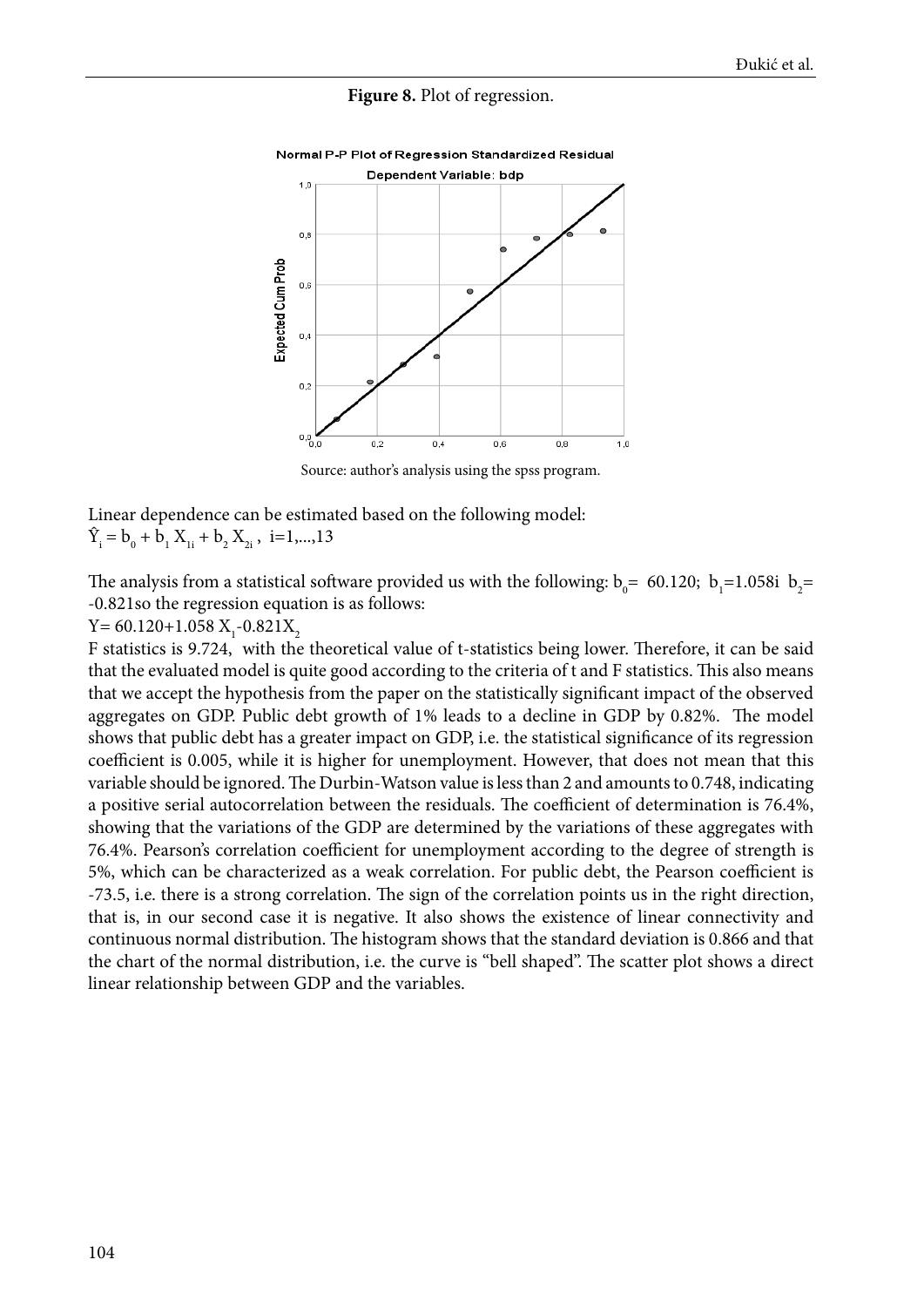## **CONCLUSION**

The COVID 2019 pandemic, which struck the EU in early 2020, demonstrated how nonfinancial and non-economic factors can affect economic trends and the economy on a global scale and cause a recession at that. In addition to standard economic analyzes that include factors of political instability, wars, etc. the current events will certainly cause that a future economic researches divert more attention to this issue. The economic policies of certain countries are to divert particular attention to the health sector, whereby some of them will review the current policy of securing and providing health care to the population. The growth of the already large public debt in the coming years is inevitable, precisely because of the stabilization of the market caused by the pandemic.

From the analysis of the two time periods, one excluding and the other including the year of the pandemic, we see that in 2020 there was a sharp increase of the public debt, which in recent years had a declining trend, which confirmed one of the hypotheses in the paper. The second analysis shows a strong correlation between public debt and EU27 GDP, while the first one demonstrates a weaker correlation. This can be explained by the sharp increase in public debt in the year of the pandemic, with the given increase amounting to 13.3% in the EU. For the period 2012-2019, the average share of public debt in the EU was 83%, with such percentage increasing to 84% once the year 2020 is included. This implies that the year 2020 had by far the highest impact on the GDP rate compared to all the other years. The multi-year trend of GDP decline was interrupted in the year of the pandemic, which also confirms the hypotheses set in this paper. The analysis also showed that a 1% increase in public debt leads to a 0.82% decline in GDP. The regression model of our analysis is as follows: Y = 60.120+1.058 $X_i$ -0.821 $X_j$ . A Durbin-Watson stats test is less than 2 and amounts to 0.748, indicating a positive serial autocorrelation between the residuals. The coefficient of determination is 76.4%, which shows that the variations of the GDP are determined by the variations of these aggregates with 76.4%. The reason for the growth of the public debt should also be sought in the health crisis that struck the EU, i.e. in the investment of member states in that sector. Likewise, the growth of public debt was also based by the investment of countries in preserving numerous companies and jobs, which caused a smaller drop in the unemployment rate than expected, which confirms the hypothesis that this pandemic had a smaller impact on employment. For this reason, the analysis showed a weak correlation between GDP and the unemployment rate, i.e., the Pearson correlation coefficient amounted to merely 5%. The unemployment rate in 2020 increased from 6.4% to 7.7%, i.e. to the level from the mid-2017. Unemployment rates are forecasted to rise in 2021, and its stabilization is expected in 2022. The real GDP growth rates of the EU per capita are approximately the same for the period 2013-2019, with the exception of the year 2012 when the EU emerged from the global economic crisis and the year 2020 - the year of the pandemic. In 2020, for the first time in almost a decade, GDP fell by 7.4%. The last quarter of 2020 shows a recovery in GDP, so that in 2020 the economy is expected to stabilize, but not to achieve a full recovery.

The following economic policy measures should be such as to reduce health and economic uncertainty and to provide preconditions for the economy to adapt to the pandemic, which will obviously continue in 2021. Vaccination of the population should relieve the stringent measures that stifle the economy, thus enabling the growth of economic activity, as this pandemic will also have long-term economic consequences. The economic losses in the EU are enormous, in spite of the state aid to affected sectors. In mid-2020, the European Commission adopted a "Recovery Program" based on solidarity, in which two thirds of the money would be non-refundable, and the rest would be distributed as loans at favorable interest rates. The following period and the reaction of the EU will be crucial for the further direction of overcoming the economic crisis caused by the pandemic.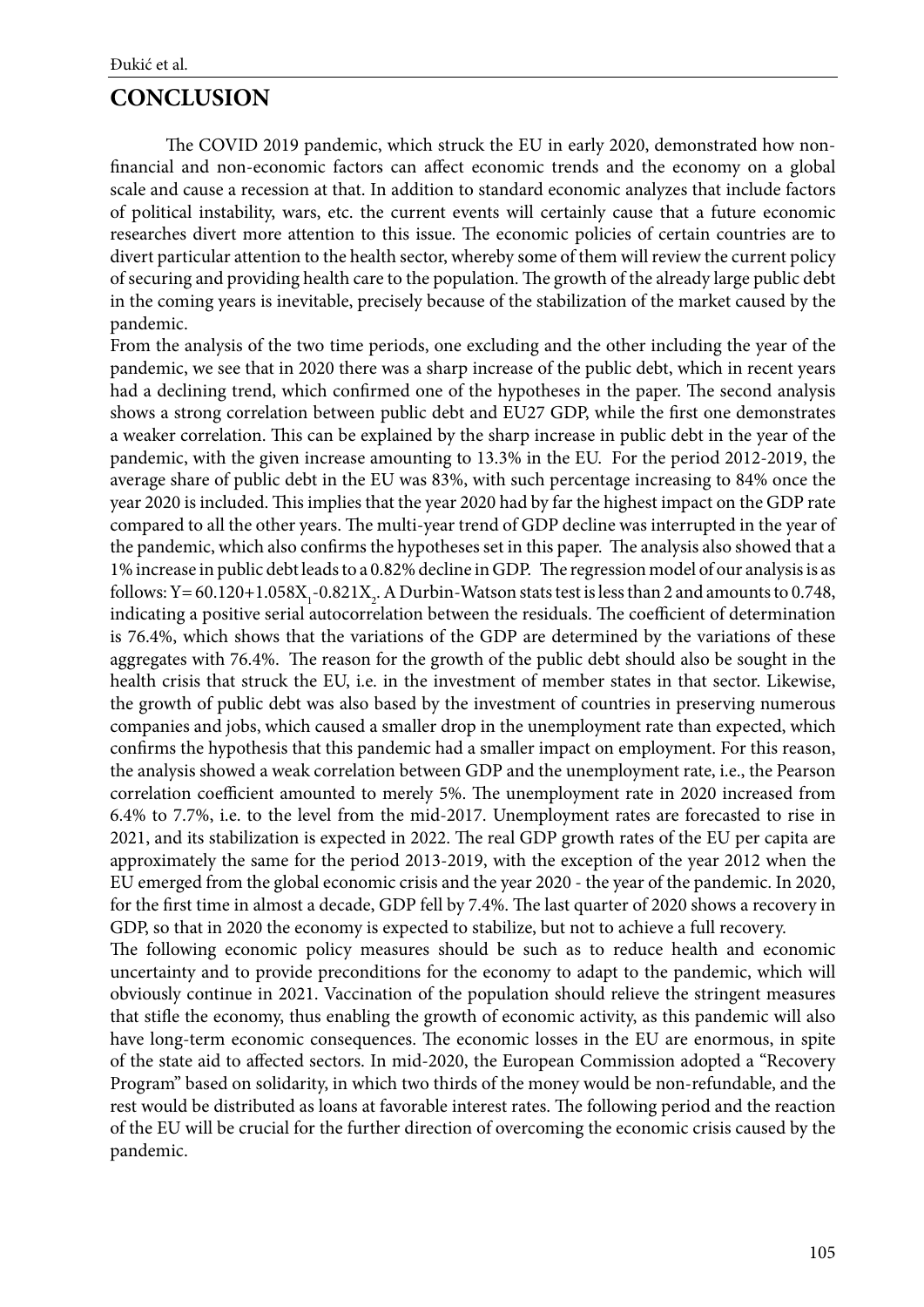## <span id="page-15-0"></span>**REFERENCES**

- Baldwin, R and B Weder di Mauro (2020), [Mitigating the COVID Economic Crisis: Act Fast and](https://voxeu.org/content/mitigating-covid-economic-crisis-act-fast-and-do-whatever-it-takes) [Do Whatever It Takes,](https://voxeu.org/content/mitigating-covid-economic-crisis-act-fast-and-do-whatever-it-takes) a VoxEU.org eBook, CEPR Press.
- Barrero, J M, N Bloom and S J Davis (2020), "COVID-19 Is Also a Reallocation Shock", NBER Working Paper 27137.
- Bénassy-Quéré, A and B Weder di Mauro (2020), [Europe in the Time of Covid-19,](https://voxeu.org/content/europe-time-covid-19) A VoxEU.org eBook, CEPR Press.
- Bénassy-Quéré, A, R Marimon, J Pisani-Ferry, L Reichlin, D Schoenmaker and B Weder di Mauro (2020), ["COVID-19: Europe needs a catastrophe relief plan"](https://voxeu.org/article/covid-19-europe-needs-catastrophe-relief-plan), VoxEU.org, 11 March.
- Dingel, J and B Neiman (2020), ["How Many Jobs Can be Done at Home?](https://cepr.org/content/covid-economics-vetted-and-real-time-papers-0#block-block-10)", Covid Economics: Vetted and Real-Time Papers 1: 16-24. Also Voxeu.org [column](https://voxeu.org/article/how-many-jobs-can-be-done-home).
- Dirk Krueger, (2009), Macroeconomics, University of Pennsylvania, Pages 10. Europe's moment: Repair and prepare for the next generation,

[https://ec.europa.eu/commission/presscorner/detail/en/ip\\_20\\_940](https://ec.europa.eu/commission/presscorner/detail/en/ip_20_940)

- Gormsen, N J and R S J Koijen (2020), ["Coronavirus: Impact on Stock Prices and Growth](https://papers.ssrn.com/sol3/papers.cfm?abstract_id=3555917) [Expectations](https://papers.ssrn.com/sol3/papers.cfm?abstract_id=3555917)", Working Paper, University of Chicago Booth School of Business. Also VoxEU.org [column](https://voxeu.org/article/coronavirus-impact-stock-prices-and-growth-expectations).
- Hensvik, L, T Le Barbanchon and R Rathelot (2020), ["Which jobs are done from home? Evidence](https://cepr.org/active/publications/discussion_papers/dp.php?dpno=14611) [from the American Time Use Survey"](https://cepr.org/active/publications/discussion_papers/dp.php?dpno=14611), CEPR Discussion Paper 14611. https://europa.eu/european-union/coronavirus-response\_en
- Jovičić, M., Ekonometrijski metodi (*eng. Econometrics Methods*), Faculty of Economics Belgrade, Belgrade: 2002;
- Koren, M and R Pető (2020), ["Business Disruptions from Social Distancing](https://cepr.org/content/covid-economics-vetted-and-real-time-papers-0#block-block-10)", Covid Economics: Vetted and Real-Time Papers 2, CEPR Press. Also VoxEU.org [column.](https://voxeu.org/article/it-s-retail-stores-and-restaurants-not-farms-and-fisheries-suffer-most-social-distancing)
- Maliszewska, Maryla; Mattoo, Aaditya; van der Mensbrugghe, Dominique. 2020 The Potential Impact of COVID-19 on BDP and Trade : A Preliminary Assessment. Policy Research Working Paper;No. 9211. World Bank, Washington, DC. © World Bank. https://openknowledge.worldbank.org/handle/10986/33605 License: CC BY 3.0 IGO.
- Marco Pagano, Christian Wagner, Josef Zechner (2020), "COVID-19, asset prices, and the Great Reallocation", A VoxEU.org eBook, CEPR Press.
- Martin, I (2017), "What is the Expected Return on the Market?", The Quarterly Journal of Economics 132(1): 367-433.
- Martin, I W and C Wagner (2019), "What is the Expected Return on a Stock?", The Journal of Finance 74(4): 1887-1929.
- OECD Interim Economic Assessment (2020). Coronavirus: The world economy at risk. ([https://www.oecd.org/berlin/publikationen/Interim-Economic-Assessment-2-](https://www.oecd.org/berlin/publikationen/Interim-Economic-Assessment-2-March-2020.pdf) [March-2020.pdf](https://www.oecd.org/berlin/publikationen/Interim-Economic-Assessment-2-March-2020.pdf))
- Pagano, M, C Wagner and J Zechner (2020), ["Disaster Resilience and Asset Prices"](https://cepr.org/active/publications/discussion_papers/dp.php?dpno=14773), CEPR Discussion Paper 14773 and Covid Economics: Vetted and Real-Time Papers 21.
- Policy Responses to COVID-19, IMF,

<https://www.imf.org/en/Topics/imf-and-covid19/Policy-Responses-to-COVID-19>

- Ramelli, S and A Wagner (2020), ["Feverish Stock Price Reactions to COVID-19"](https://cepr.org/active/publications/discussion_papers/dp.php?dpno=14511), CEPR Discussion Paper 14511. Also VoxEU.org [column.](https://voxeu.org/article/what-stock-market-tells-us-about-consequences-covid-19)
- U.S. Bureau of Labor Statistics, https://www.bls.gov/news.release/laus.nr0.htm
- World Bank. 2021 Global Economic Prospects, January 2021. Washington, DC: World Bank. © World Bank. https://openknowledge.worldbank.org/handle/10986/34710 License: CC BY 3.0 IGO.